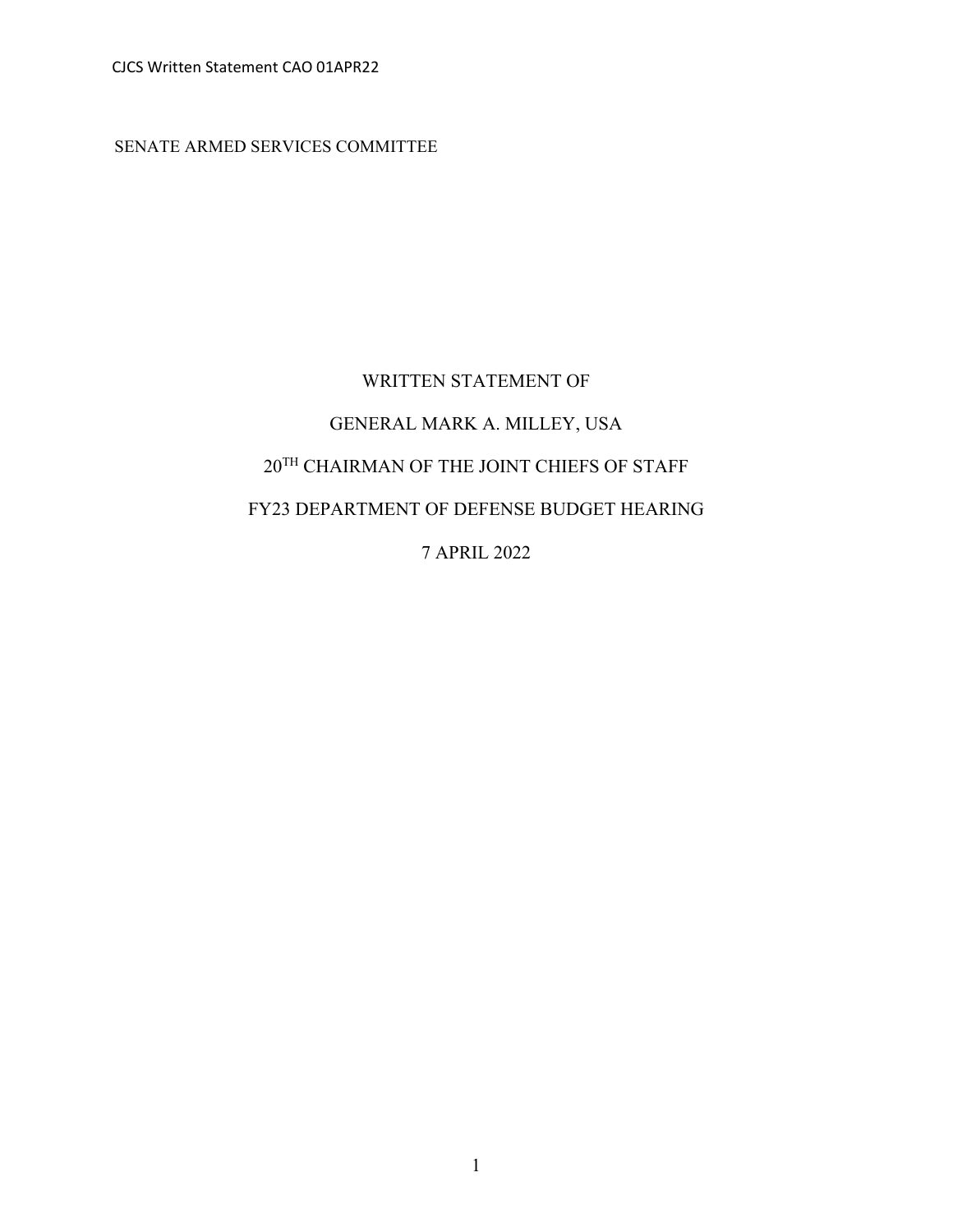#### **Introduction**

I am privileged to represent the Soldiers, Sailors, Airmen, Marines and Guardians of the United States Joint Force. Our troops are the best led, best equipped, best trained, most lethal and capable military force in the world. Alongside our allies and partners, American Soldiers, Sailors, Airmen, Marines and Guardians are currently standing watch in 155 countries and conducting operations every day that keep Americans safe. We are supporting our NATO allies and guarding the Eastern flank in the face of the unnecessary war of Russian aggression against the people of Ukraine and the assault on the democratic institutions and rules-based international order that have prevented great power war for 78 years.

The United States military is a key component in the efforts to sustain a stable and open international system and an important component of our national power. In cooperation with our diplomatic corps, economy, and democratic institutions, we are part of the range of options available to this legislative body and the Commander-in-Chief. As the U.S. military, we are prepared to fight and win if those who seek to attack the United States, our allies, and partners are undeterred.

The Joint Force appreciates the work that our elected representatives do to ensure that we have the resources needed to train, equip, and manage the force in order to be ready. This legislative body increased the level of military funding for the last fiscal year and with that additional funding we are ensuring that the future modernization of the armed forces along with funding the security requirements of today remain on track.

The Joint Force will deliver modernization of our armed forces and security to the people of the United States at the FY 2023 budget request of \$773 billion. This budget will enable the decisions, modernization, and transformation the Joint Force needs to set the conditions for the Force of 2030. This budget allows the Joint Force to remain on a stable glide path toward that future.

The people of the United States through Congress provide the military the resources we need, and we will work diligently to ensure it is spent prudently in the best interest of the Nation. In alignment with the forthcoming National Defense Strategy and National Military Strategy, this budget delivers a ready, agile, and capable Joint Force that will defend the Nation, while taking care of our people and working with our partners and allies.

## **Strategic Environment**

We are witness to the greatest threat to the peace and security of Europe and perhaps the world in my 42 years of service in uniform. The Russian invasion of Ukraine is threatening to undermine the global peace and stability that my parents—and generations of Americans—fought so hard to defend. The islands of the Pacific and the beaches of Normandy bore witness to the incredible tragedy that befalls humanity when nations seek power through military aggression across sovereign borders. Despite this horrific assault on the institutions of freedom, it is heartening to see the world rally and say never again to the specter of war in Europe. Your military stands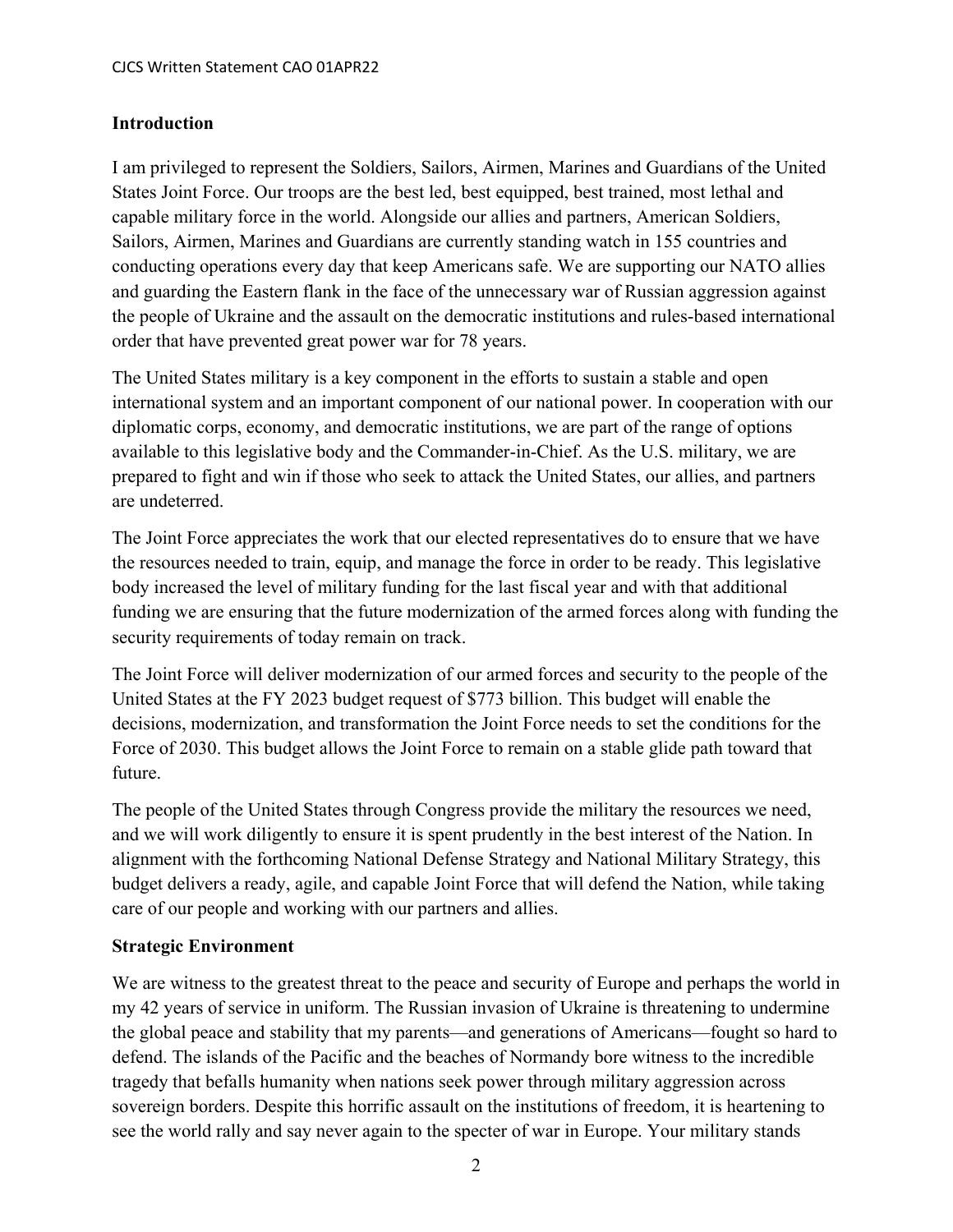ready to do whatever is asked to maintain peace and stability on the European continent, a peace that ensures global stability and an international order where all nations can prosper in peace.

## **The People's Republic of China**

The People's Republic of China (PRC) remains our #1 long term geo-strategic pacing challenge. The PRC continues to challenge the stability and security in the Pacific and is increasingly exporting their ability to destabilize countries abroad.

The PRC has and continues to develop significant nuclear, space, cyber, land, air, and maritime military capabilities, and they are working every day to close the technology gap with the United States and our allies. In short, they remain intent on fundamentally revising the global international order in their favor by midcentury, they intend to be a military peer of the U.S. by 2035, and they intend to develop the military capabilities to seize Taiwan by 2027**.**

Furthermore, they are actively watching the events in Ukraine and intend to exploit efforts in order to weaken the U.S. and our allies supporting Ukraine. Where Russia is an acute threat, the PRC is our long-term, geo-strategic national security pacing challenge. As President Biden's Interim National Security Strategic Guidance stated, China is the only country "capable of combining its economic, diplomatic, military, and technological power to mount a sustained challenge to a stable and open international system."

History is not deterministic; war with the PRC is not inevitable. The PRCis clearly a strategic competitor, and it continues to improve its technology and modernization of its armed forces. It is imperative that we keep our relationship with the PRC a competition and not allow it to become a conflict.

## **Integrated Deterrence**

Integrated deterrence, as defined in the National Defense Strategy, is how we will align the Department's policies, investments, and activities to sustain and strengthen deterrence – tailored to specific competitors and challenges and coordinated and synchronized to maximum effect inside and outside the Department. We must act urgently to develop deterrence approaches – including denial, resilience, and cost imposition – across domains, theaters, and spectrums of conflict. If we remain militarily superior to our adversary, then conflict is less likely. As history has shown, peace through strength is a time-tested approach and our best approach for a strategic way ahead.

## **Russia**

In recent months, Russia – under the direction of Vladimir Putin – has taken unprovoked, premeditated actions to violate a sovereign nation. With the invasion of Ukraine, Putin has created a dangerous, historical turning point and has invaded a free and democratic nation and its people without provocation. Shoulder-to-shoulder with our allies, we have bolstered NATO's Eastern Flank and imposed wide-ranging costs on Russia, demonstrating our willingness to defend the international, rules-based order. Russia retains a large and varied nuclear capability to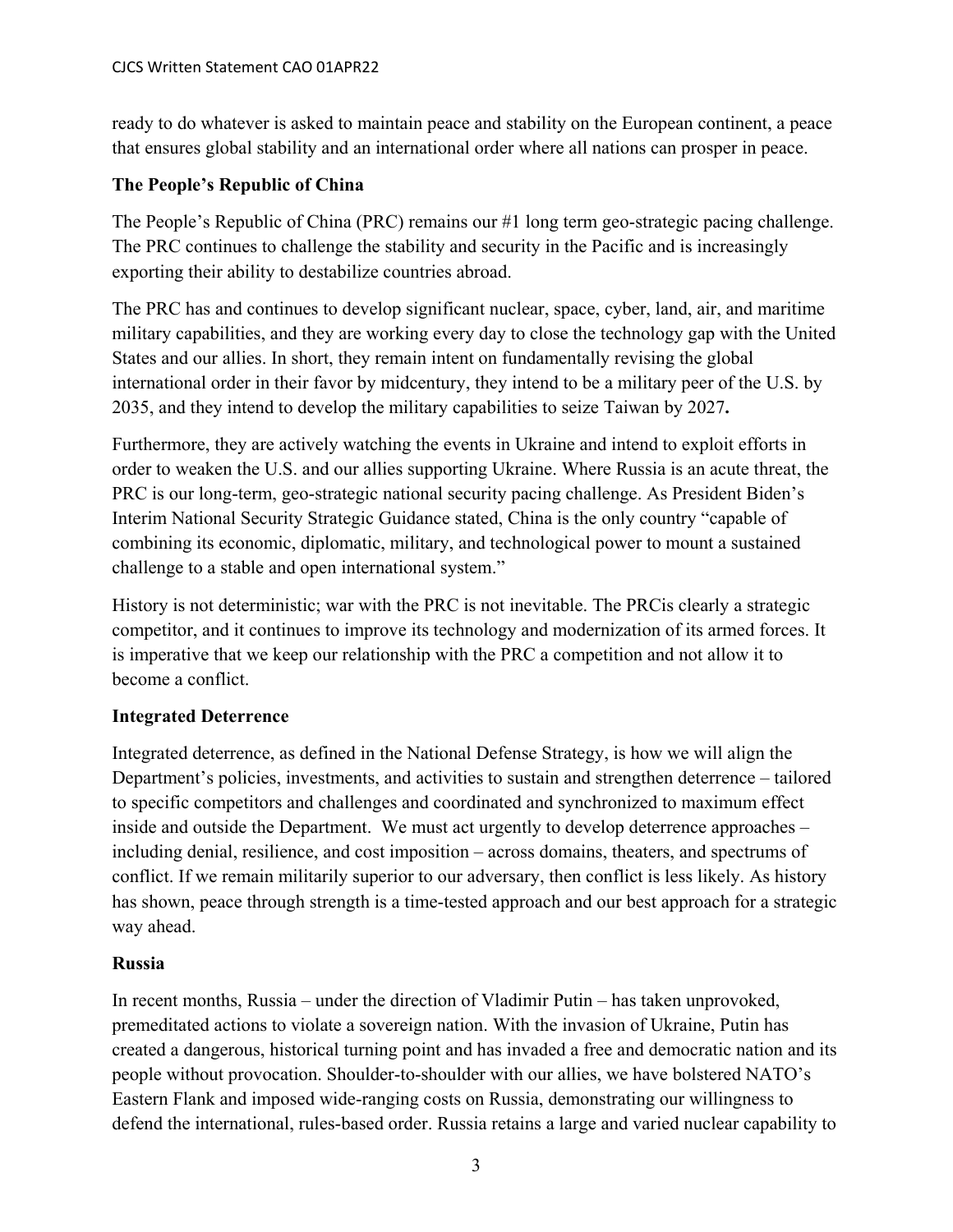threaten the United States and our allies and partners, and we have heard very provocative rhetoric concerning Russia's nuclear force alert levels from Russian senior leaders. Russia has repeatedly demonstrated its capability and will to conduct complex malicious cyber activities targeting American protected digital infrastructure, both military and commercial.

#### **Democratic People's Republic of Korea**

**The Democratic People's Republic of Korea's (DPRK)** continued weapons testing and development poses real threats to our allies and partners in the Indo-Pacific as well as the homeland. **The DPRK** continues to enhance its ballistic missile capability and possesses the technical capacity to present a real danger to the US homeland as well as our allies and partners across the Indo-Pacific. They show no signs of relenting in their myopic focus on military capability at the expense of their citizens and peace of the Korean Peninsula as well as the entire region.

#### **Iran**

Iran is likely to remain a significant regional threat to the United States and our partners and allies. Through its support of terrorist activities and a proxy army inside the borders of its neighbors, along with its ballistic missile programs, Iran seeks to revise the Middle East regional order and balance of power in Iran's favor. Iran has continued to develop its nuclear program as leverage towards that end. Furthermore, if not constrained through a new diplomatic agreement, their continued nuclear program threatens the emergence of a regional arms race. Additionally, Iran continues to openly threaten to assassinate current and former members of United States Government and our military, which is unacceptable.

## **Violent Extremist Organizations**

Following the conclusion of two continuous decades of U.S. presence in Afghanistan, terrorist organizations such as Al-Qaeda, ISIS, Al Shabaab, and others continue to export terror, destruction, and destabilization. Until and unless the root causes of instability that give rise to these types of groups are resolved, we will continue to deal with their attacks to undermine legitimate governments worldwide. The root causes can only be effectively addressed by governments of the region and we can best influence outcomes with diplomatic, economic, information and stability efforts along with train, advise, assist and intelligence sharing combined with an effective counter-terrorism capability that can find, fix, disrupt, and destroy an emerging specific terrorist threat. Through coalition efforts in support of local governments and an aggressive counter-terrorism strategy, we will continue to ensure they do not possess the capacity and capability to exert their terror in the U.S. homeland.

## **Allies & Partners**

Our alliances and partnerships are our most significant asymmetric advantages and are key to maintaining the international rules-based order that offers the best opportunities for peace and prosperity for America and the globe. This budget allows us to build our partners and allies capabilities, foster interoperability, and strengthen relationships. Doing so allows us, our allies,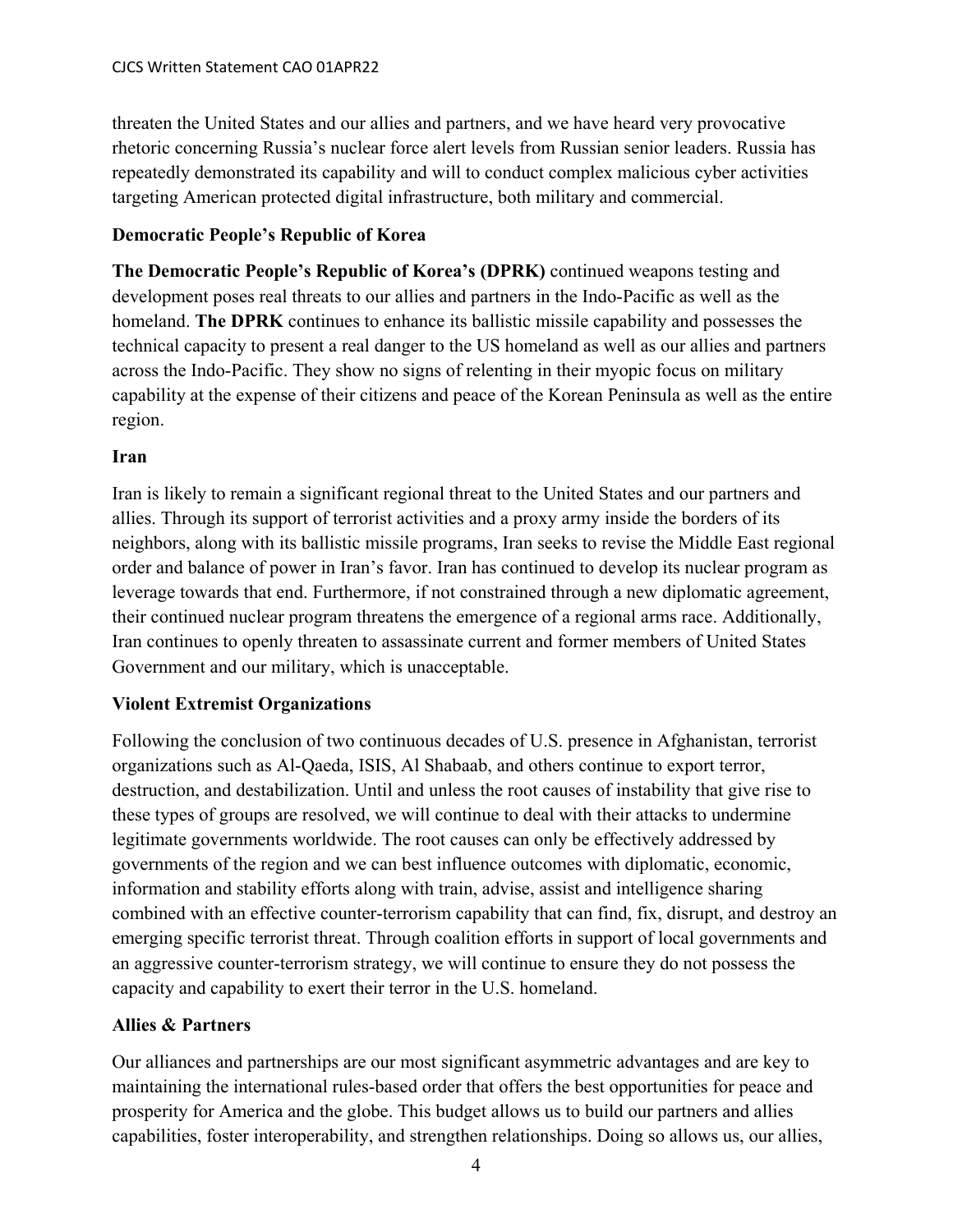and partners to counter the coercion of our strategic competitors, the malign activity of regional challengers, and meet the varied security challenges state and non-state actors, terrorism or any other threat that may emerge. We are stronger when we operate closely with our allies and partners. Simultaneously, we must be ready for today and prepare for tomorrow.

#### **Readiness and Modernization**

Continued modernization is imperative for the Joint Force. We cannot allow ourselves to create the false trap that we can only either modernize or focus on today's readiness, we must do both. The United States has always had the advantage of time to conduct a long build up prior to the beginning of hostilities, we have the fortunate geography of having the Atlantic and Pacific oceans as our east and west borders and having friendly neighbors to our north and south. With advances in technology, we will no longer have the luxury of a long protected buildup prior to conflict. Having modernized forces in sufficient size and readiness that can rapidly respond at scale will be the key to sustaining deterrence and maintaining the peace, and if deterrence fails, being able to fight and win.

Our Strategic competitors are modernizing their militaries, weapons and capability. We will continue to modernize ours to ensure we deter and, if necessary, defeat adversaries. We will divest legacy systems to enable the modernization of our forces not only in terms of materiel, but also in terms of doctrine. In the fall of 2019, the Joint Staff began to develop the **Joint Warfighting Concept** (JWC) to address the changing character of war, fully informed by the future operating environment and threats we will face. The JWC guides how we organize, train, and equip the Joint Force. It further guides us in shaping our strategic environment and future operations. JWC continues to evolve and is being refined through robust experimentation and war-gaming. Among the enablers for JWC, Joint all domain command and control (**JADC2)** is a warfighting capability to sense, analyze, and act at all levels and phases of conflict, across all domains, and with partners, to deliver information advantage to our forces and decision makers at greater speeds than our adversaries can react. JADC2's data-centric approach to command and control will dramatically increase the speed of information sharing and decision-making in a contested environment. Conceptual frameworks like the JWC and JADC2 will ensure capabilities such as Long Range and Hypersonic Fires, Logistics and Information Advantage are employed to the full extent. This combination of operational concepts and technology will enable **integrated deterrence**.

As important is the education of our military leaders. The Joint Chiefs of Staff and their senior enlisted advisors unanimously endorsed two documents: shared visions for both officer and enlisted joint professional military education. We increased the time our developing leaders spend studying the changing character of war and a greater focus on both the PRC as the pacing challenge and Russia as our immediate threat, which seeks to create leaders fully versed in the Joint Warfighting Concept. Furthermore, our shift to outcomes based military education will help us better measure progress and the return on our investment.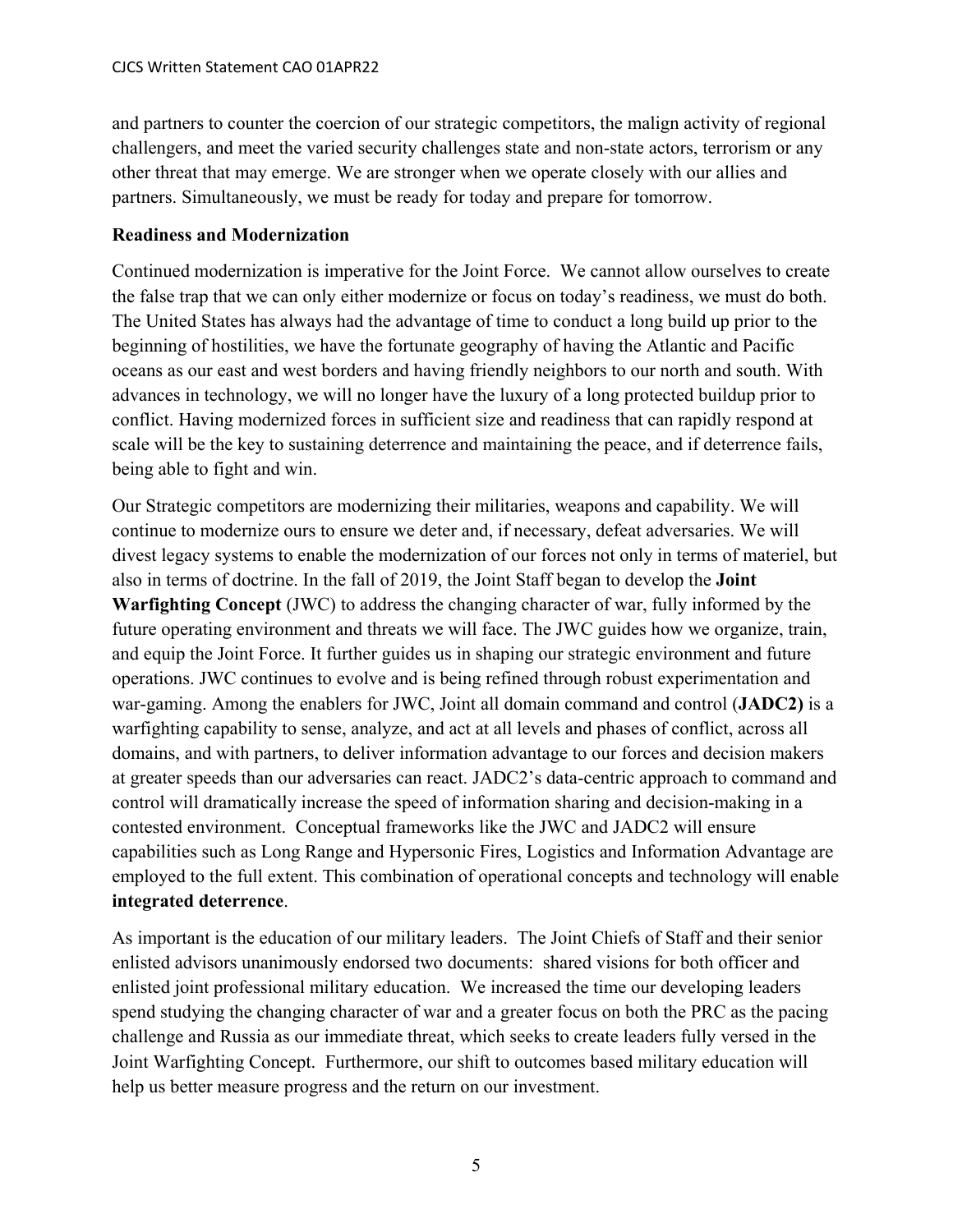Our staff college and war college curriculum are being streamlined to focus on the warfighter skills necessary to execute the JWC and prevail in future conflict. Also underway is the first class of GATEWAY, the Joint Staff's newest in-person enlisted development course introducing the Joint Environment to E-6s and E-7s from across the force. GATEWAY is designed to develop joint enlisted leaders capable of operating in Joint Interagency, Intergovernmental, and Multinational (JIIM) organizations. And we, the Joint Force, must also focus on recruiting the most capable talent so we can develop our leaders of the future.

We are focused on building a more lethal Joint Force ensuring that we continue to modernize our concepts, doctrine, training, and military education. It is imperative that we continue to invest in capabilities that sustain our advantages, while strengthening alliances and attracting new partners. Investments in this budget will ensure that the requirements our nation levees on the Joint Force are executable. The investments made in this budget will specifically ensure that we remain a relevant and ready force while ensuring that **nuclear modernization, long range fires, hypersonic technology, shipbuilding, missile defeat and defense, space and cyber** remain at the center of our funding priorities**.**

## **Nuclear Modernization**

The **nuclear triad** is the cornerstone of our strategic deterrent. Our adversaries are improving their nuclear stockpiles and potential nuclear threats continue to emerge. While today's nuclear TRIAD is safe, secure, and effective, most U.S. nuclear deterrent system are operating beyond their original design life, increasing concerns about mission effectiveness, reliability, and availability. Replacement programs are in place, but there is little or no margin between the end of useful life of existing systems and the fielding of their replacements. Managing the programmatic risk is a key feature of our approach going forward, however we must also account for geopolitical, operational, and technical risks the could pose new deterrence dilemmas in the future. Risk mitigation in the programs is one aspect, the other area encompasses the nuclear weapons complex, infrastructure, and the nuclear command, control, and communications (NC3). All of which remain a high priority in the Department and the Joint Force.

## **Long Range Fires**

One need look no further than the current conflict in Ukraine to see the devastating effect that long range fires provide. Ensuring we have a strike capability without having to also maintain air superiority is a critical asset. We must field multi-domain, long-range offensive capabilities that are both cost-effective and cost-imposing as a means of improving deterrence. By enabling power projection from standoff ranges, the risk to critical U.S. assets decreases while the defensive burden imposed upon the enemy increases. The PRC has thousands of groundlaunched theater-range missiles in its arsenal that would be difficult for the U.S. to counter given its current inventories. Investments in long range missiles are a cost-effective strategy that improves our ability to compete with the PRC.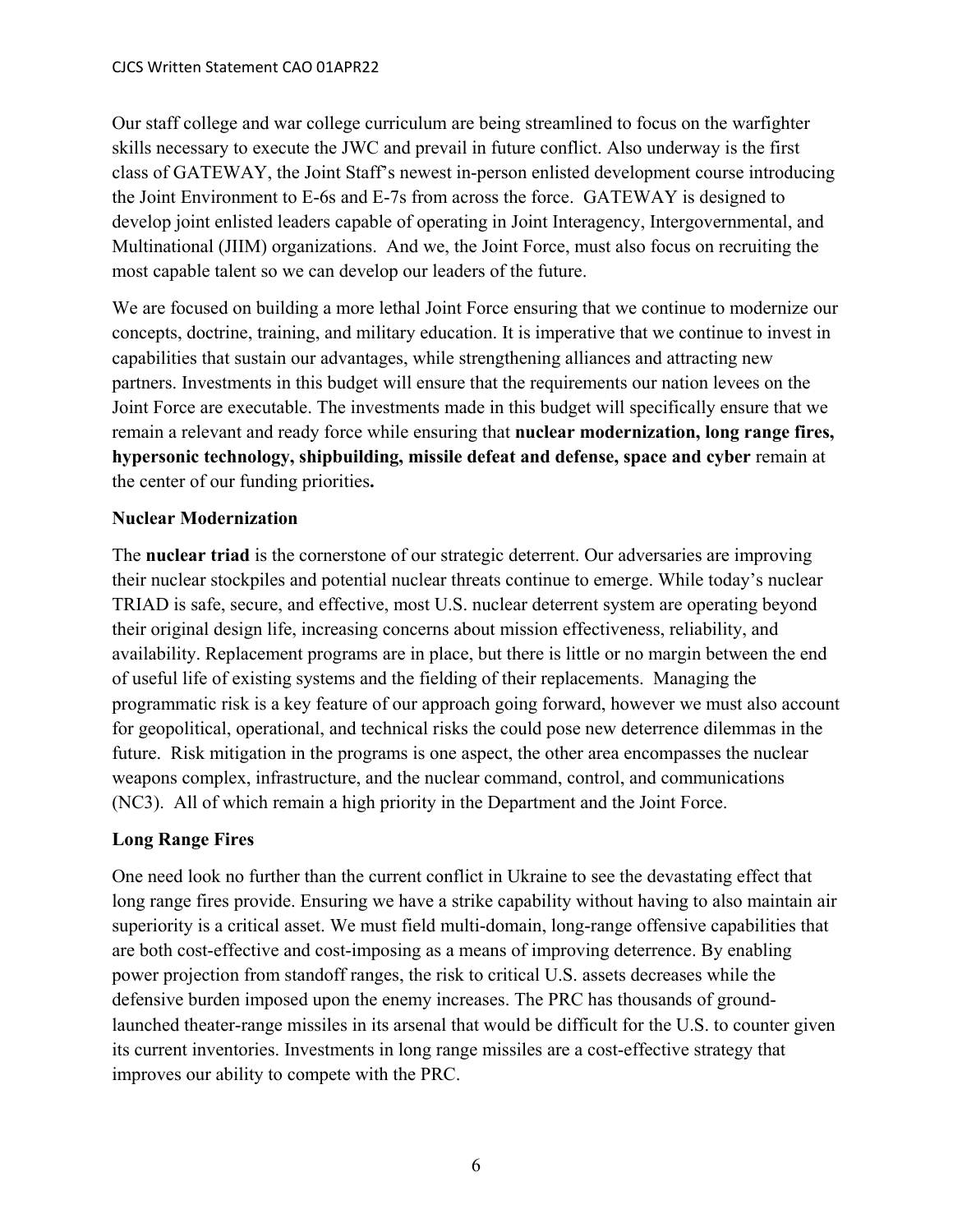## **Hypersonic Technology**

This technology is going to continue to be developed by our adversaries and the means and mechanisms for delivery will be varied and difficult to detect and defeat. At the very core of this technology is a speed that is almost unbeatable. It is for this reason that we must invest in this technology. Hypersonics are a suite of capabilities that provide transformational warfighting capability to our Joint Force.

## **Missile Defeat and Defense**

Missile Defeat is all whole-of-government activities to counter the development, acquisitions, proliferation potential, and actual use of adversary offensive missiles of all types, and to limit damage for such use. As the scale and complexity of missile capabilities increase, we must continue to develop, acquire, and maintain credible U.S. missile defeat capabilities as necessary to protect against possible missile attacks on the U.S. homeland, allies, and partners. The Ground-Based Midcourse Defense (GMD) system, and continued modernization and expansion of it, will remain an important and effective element of our comprehensive missile defeat approach to defend the homeland from DPRK long-range missiles.

## **Optimizing Force Structure**

To pace the PRC threat, we can no longer afford to maintain weapons that are not relevant in the future fight and whose capabilities can be matched by superior technology. Sustaining such equipment takes needed defense dollars away from the acquisition of systems that are needed for modernization. We need to retire aging platforms, and ensure that every defense dollar is spent on programs and equipment that will be relevant to the high-end fight in contested environments. We cannot continue to mortgage our future by being wedded to technology of the past.

## **Naval Forces**

Strategically, the United States has always been and remains a maritime Nation, and we cannot have a world class Navy without world class ships. Manufacturing our warships overseas is simply not in our national interest. Our **shipbuilding** and supporting vendor base are a national security capability that needs support to grow and maintain a skilled workforce. The FY 2023 President's Budget reflects the Administration's strong commitment to continued American naval superiority, including a properly sized and well-positioned industrial base to meet the demands of our current and future defense needs. The conclusions from past force structure analyses have been fully considered and are simple: ship count is an incomplete metric, as it fails to fully capture the capability, payload capacity, and employment of ship classes in the fleet. We must have the right ships, with the right crews, and the right capabilities in the theaters where they matter. This budget specifically procures warships and submarines with credible combat power to deter China while continuing remotely operated ship development and investing in the industrial base to support fleet modernization and on time delivery of the Columbia class submarine. **Sealift recapitalization** is a critical component of our fleet, 90% of war material moves by sea and the DoD fleet is reaching its end of life with an average vessel age of 46 years.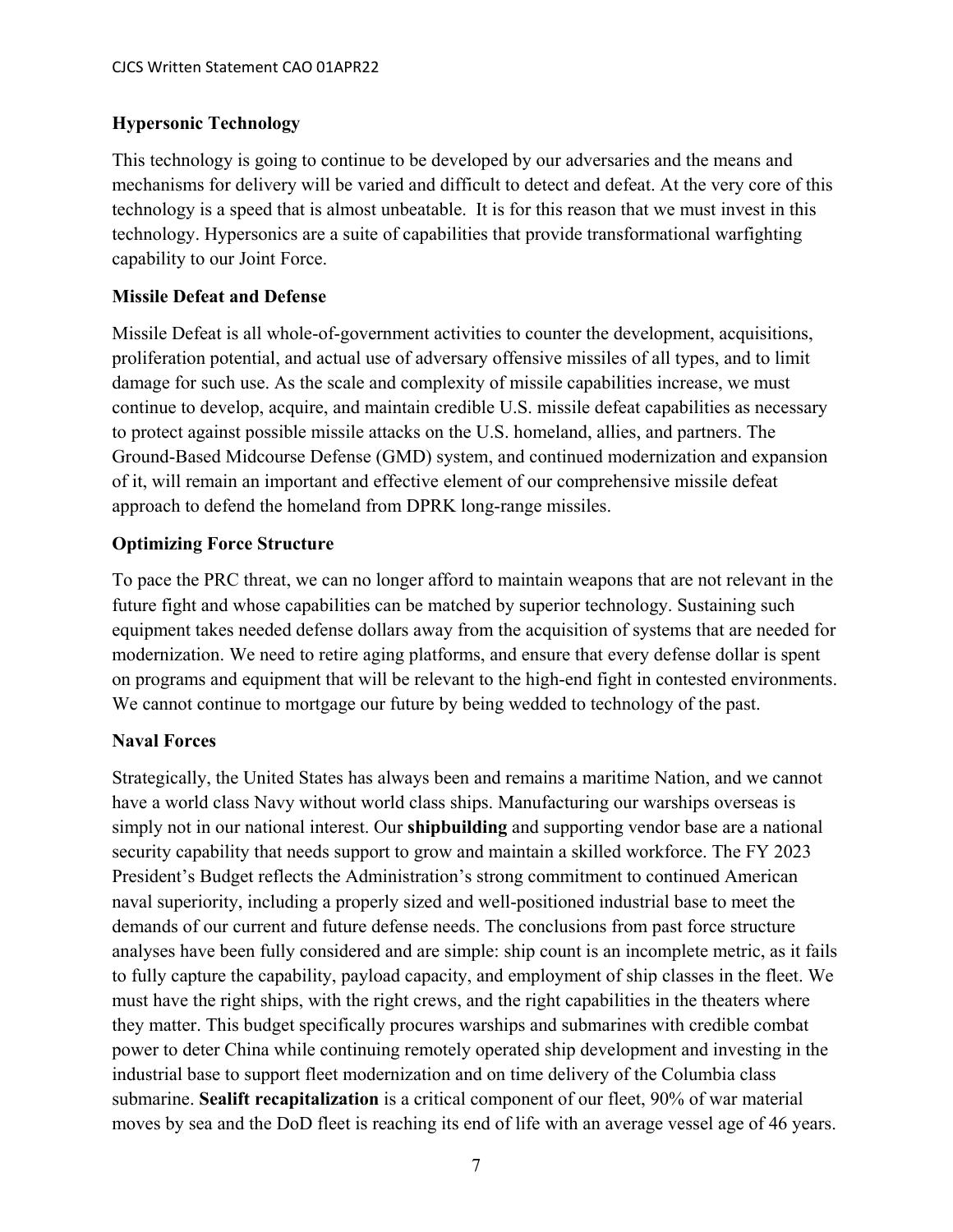Our overall sealift readiness rate is consistently below our stated requirements. We must recapitalize our fleet.

#### **Space Forces**

More so now than ever, space is essential to our way of life; space capabilities are essential to our economy, quality of life, our exploration initiatives, and our ability to wage war. Every day we see additional commercial space launches and increased competition for low earth orbit as well as increased reliance on these space assets by Americans. Adversaries are testing and fielding counterspace weapons that threaten not just our National interests and advancements in space, but those of all nations that rely upon space. Russia recently tested both a ground-based anti-satellite missile and an on-orbit anti-satellite weapon prototype which will threaten our space capabilities once fielded. Left unsecured, our capabilities in space will become strategic vulnerabilities, and if we begin to lose our freedom of maneuver in space, this impact will be felt by Americans of all walks of life. This year's budget submission provides a significant investment in resilient space architectures so U.S. and allied partners will be able to continue to derive the national security and societal benefits from space in the face of these threats.

## **Cyber Forces**

Our adversaries are leveraging the open commerce platform that is the modern cyber environment to further their own nefarious ends. The PRC consistently uses the cyber domain to collect intelligence from the US government and to extract proprietary commercial information from the private sector. Malign cyberspace actors increasingly exploit supply chain vulnerabilities, such as commercial software, to gain network access and conduct cyber operations against U.S. citizens, organizations, and institutions. The low cost combined with deniability and the frequency with which non-state actors conduct operations make this domain a priority focus for adversaries to asymmetrically compete without escalation in other domains. Therefore, we must increase our ability to compete in cyberspace and ensure all elements of informational power are integrated into operations, activities, and efforts to deter our adversaries and protect the U.S. homeland. This requires investment in partners and technology, building and maturing cyber operations and readiness, reducing risk to weapon systems and critical infrastructure, strengthening cybersecurity, and improving network resiliency.

## **Ground Forces**

Decision in war is ultimately achieved on land, and maintaining a capable land force in the United States Army and Marine Corps is key to our overall deterrence capability and national security. The Army is rapidly modernizing with innovation, creativity, and entrepreneurship in the application of combat power. Modern battlefields are increasingly faster, more lethal, and more distributed. To meet emerging challenges, the Army is transforming to provide the Joint Force with the speed, range, and convergence of cutting edge technologies that will generate the decision dominance and overmatch required to win the next fight. By 2035, the Army aims to realize its vision of a multi-domain force. Similarly, the Marine Corps is deliberately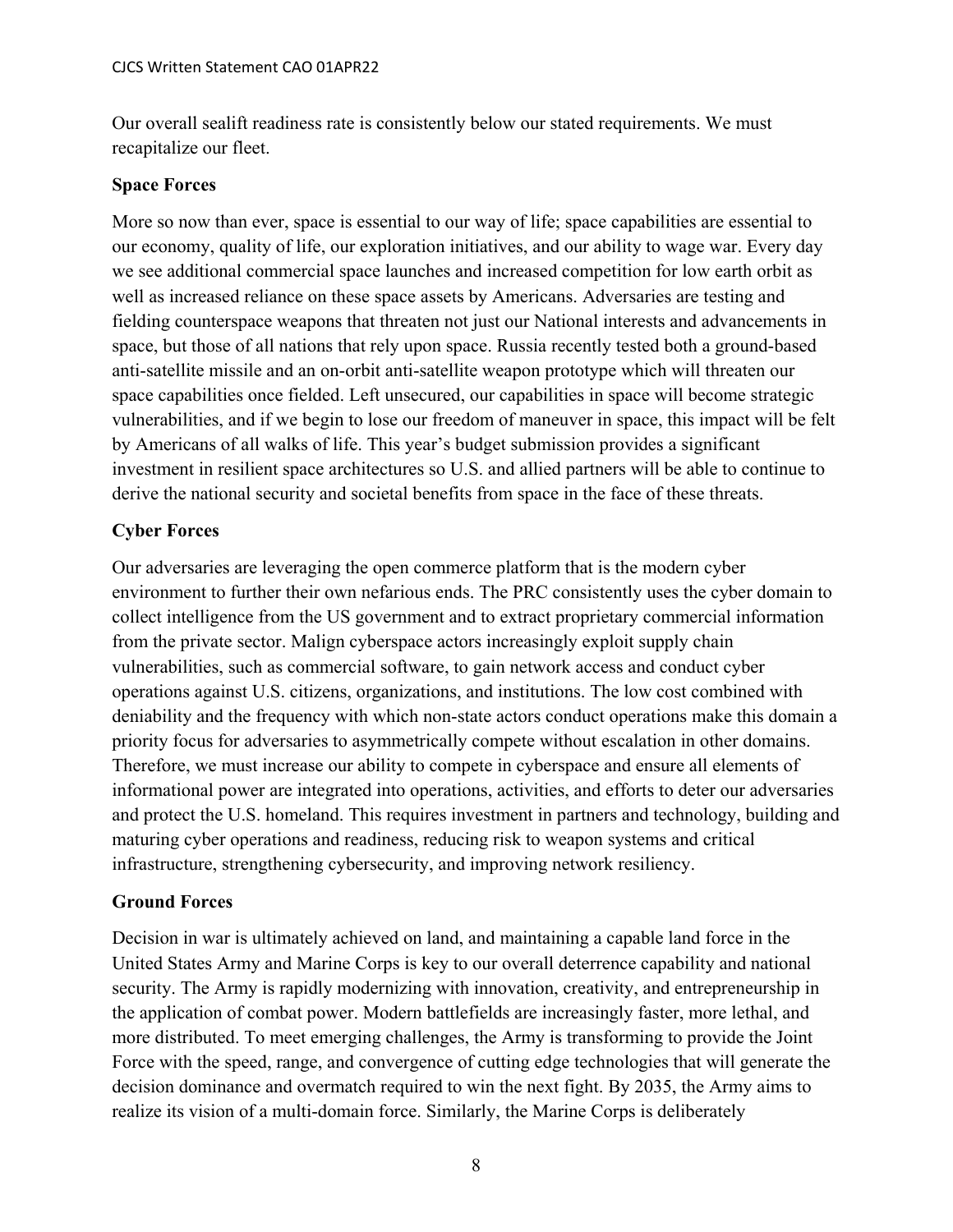transforming its capabilities, capacity, and composition through its expeditionary advanced base operations to meet future challenges.

## **Air Forces**

Maintaining the role as the global leader in airpower requires our Air Force to accelerate change or lose. In an environment of aggressive global competitors and technology development and diffusion, the Air Force must have the capabilities to control and exploit the air domain, while also underwriting national security through nuclear deterrence. To best address these necessary changes, we must balance risk over time. The Air Force will develop and field new capabilities expeditiously while selectively divesting older platforms not relevant to our pacing challenge all while maintaining readiness. The Air Force must ensure its path continuously drives towards readiness to be best prepared when called upon by the Nation. Accelerating change means both getting the direction right and moving as fast as possible.

In last year's budget submission, the Air Force began the process of making hard decisions to modernize the Force. Last year's budget highlighted the Air Force needs for 2030 and beyond, and the message has not changed: the need to modernize is critical to counter strategic competitors. The Air Force is taking measured risk in the near-term, while simultaneously prioritizing an affordable, defensible force structure that grows readiness over time and accelerates investment in critical capabilities to deter and defeat the advancing threat.

## **Special Operations Forces (SOF)**

SOF's full range of core activities, tailored capabilities, and enduring partnerships provide critical options for campaigning to bolster deterrence. The access, placement and influence generated by SOF long-term commitments to building partner capacity and improving Ally interoperability provide expanded, low-cost options to gain awareness and present an adversary with multiple dilemmas, if necessary. Additionally, SOF remain ideally suited to identify an adversary's challenge in the "gray zone" and counter those malign activities with firmness while managing escalation. USSOCOM continues to prioritize its operations, activities and investments in the Indo Pacific and Europe while maintaining prioritized posture to counter threats from the Middle East, Africa, and other regions.

SOF continue to optimize our global posture to counter violent extremists and other non-state actors while sustaining the ability to respond to crises worldwide. Focused, deliberate campaigning in Eastern Europe over several years has supported our recent response in conjunction with critical Allies and Partners. This will enhance their resistance capabilities if threatened with territorial aggression or abrogation of sovereign territory.

## **People First / People and Families**

We must take care of our people. Taking care of our people is a fundamental component of readiness. People are our most important resource in the Joint Force. We must ensure that we are doing all that we can do to take care of and guard our most critical resource in order to attract both our troops and their families and retain the best talent in the world. Taking care of people decisively impacts unit cohesion, recruitment, retention, and confidence in leadership.